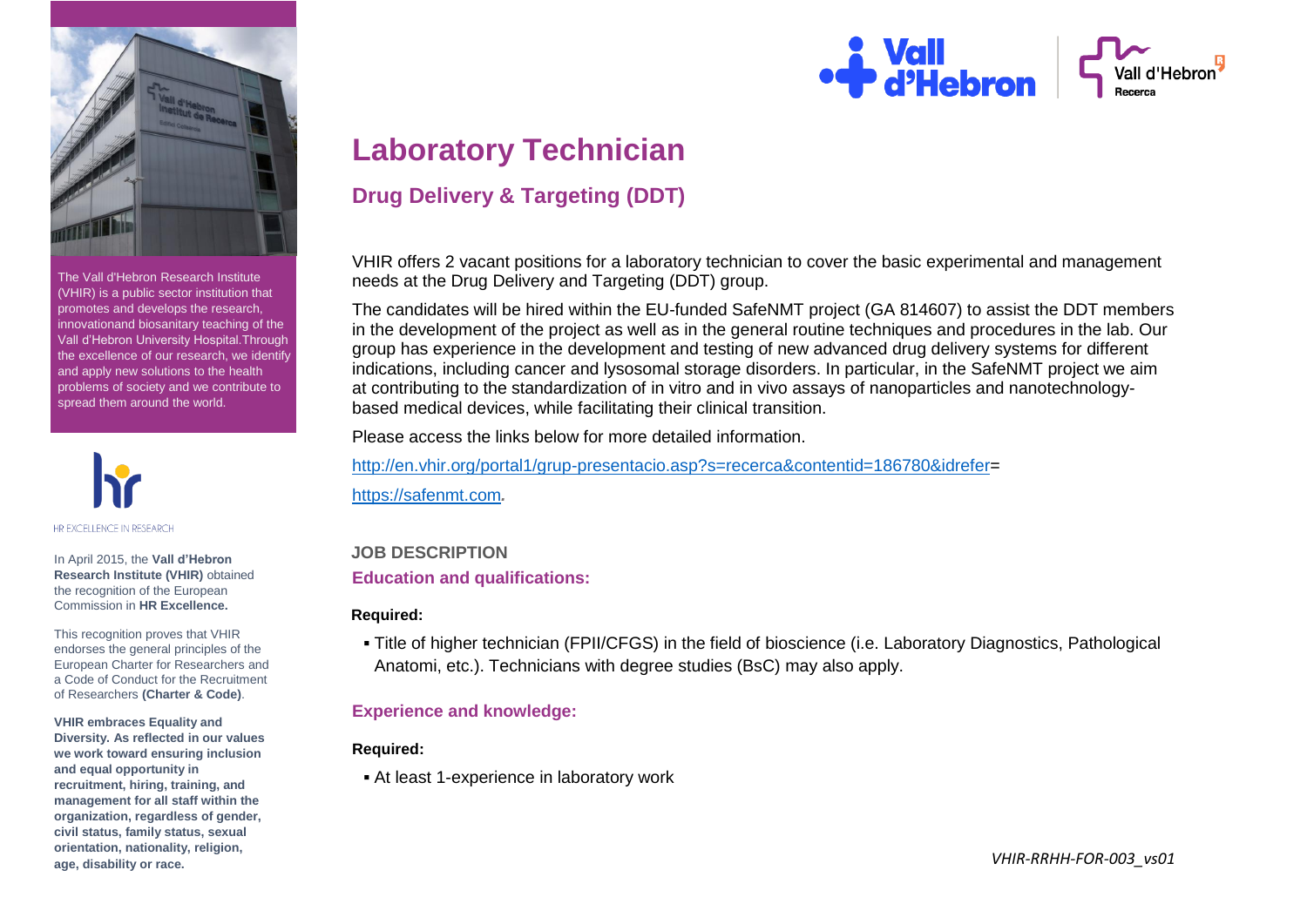

The Vall d'Hebron Research Institute (VHIR) is a public sector institution that promotes and develops the research, innovationand biosanitary teaching of the Vall d'Hebron University Hospital.Through the excellence of our research, we identify and apply new solutions to the health problems of society and we contribute to spread them around the world.



In April 2015, the **Vall d'Hebron Research Institute (VHIR)** obtained the recognition of the European Commission in **HR Excellence.**

This recognition proves that VHIR endorses the general principles of the European Charter for Researchers and a Code of Conduct for the Recruitment of Researchers **(Charter & Code)**.

**VHIR embraces Equality and Diversity. As reflected in our values we work toward ensuring inclusion and equal opportunity in recruitment, hiring, training, and management for all staff within the organization, regardless of gender, civil status, family status, sexual orientation, nationality, religion, age, disability or race.**



- Lab management skills (analytical, organizational and time management).
- Good computer skills, especially in MS Office

#### **Desired:**

- Experience in tissue culture, molecular biology techniques (ELISA, WB, qPCR, etc.) and cellular biology (cell cytometry**)**
- Good level of English
- We are looking for a person who has a proven hands-on attitude, flexible and adaptable. Additionally, the following personals skills are desirable:
- o Teamwork
- o Proactivity (ability to work independently when necessary)
- o Well-organized and responsible person at work

#### **Main responsibilities and duties:**

- Cell culture: basic maintenance (subculturing, freezing and storing), functional assays (cell proliferation, apoptosis, etc) of a variety of cultures available in the lab
- Complete molecular biology characterization of cell cultures after treatment with different nanosystem
- Characterization and handling of different type of nanomaterials (hydrodynamic size, endotoxin, sterility)
- Administrative and laboratory management tasks

#### **Labour conditions:**

- Full-time position (40 h/week).
- Incorporation: Immediate
- Length of the contract: 3 years (work and service).
- Gross annual salary for FPII: 18.590,05 according to salary tables at VHIR
- Gender equity is guaranteed